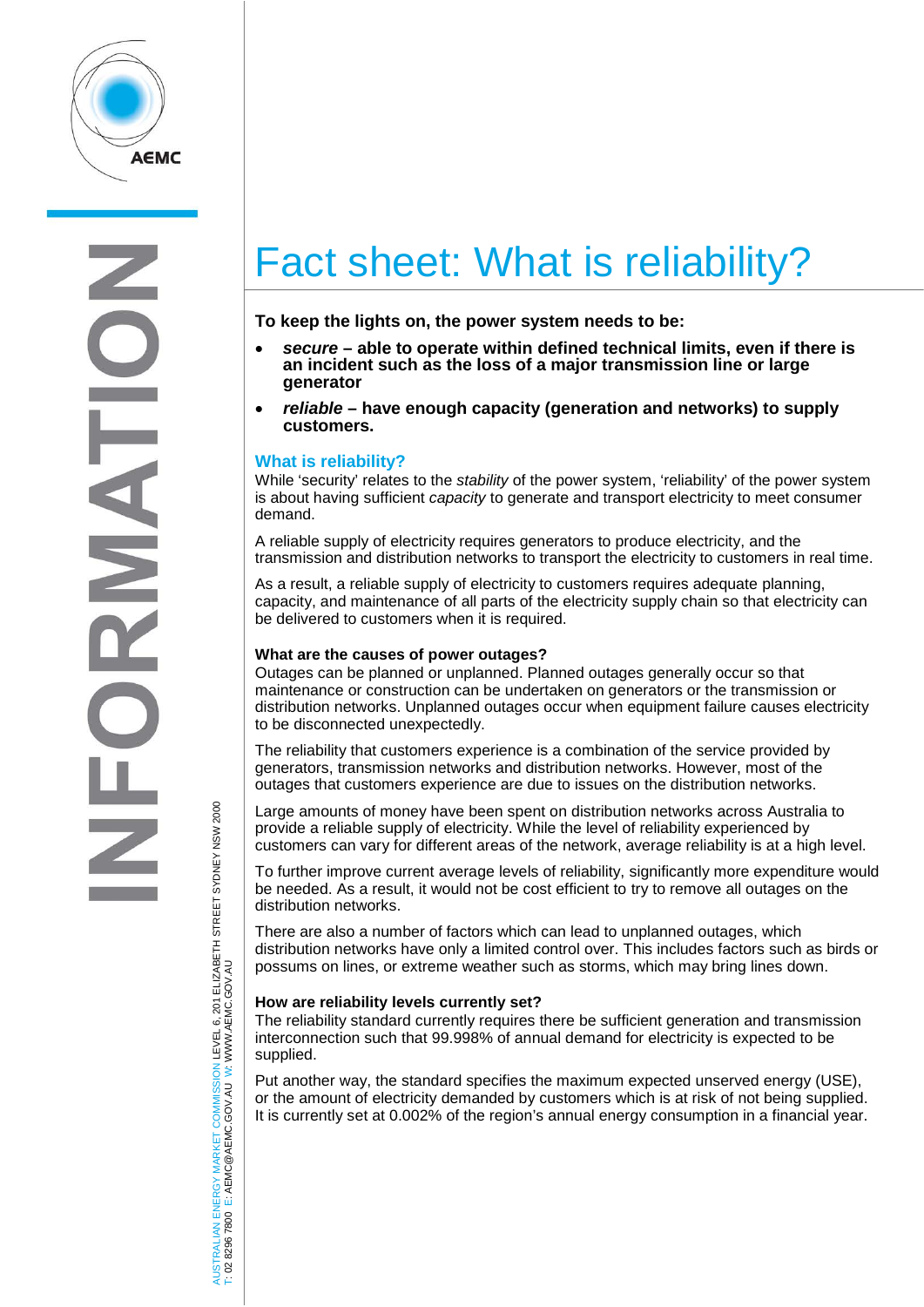It is not a regulatory or performance standard that is 'enforced' but rather it is a planning standard used to indicate to the market the required level of supply to meet demand on a regional basis.

The reliability standard was set by the AEMC's Reliability Panel and is now incorporated into the National Electricity Rules. The Panel reviews the standard every four years.

State and territory governments set the level of reliability that must be provided by transmission and distribution networks (the 'poles and wires').

#### **Who is responsible for reliability?**

The Australian Energy Market Operator (AEMO) is responsible under the National Electricity Rules for maintaining security and implementing reliability across the power system in accordance with standards and guidelines.

### **Generation reliability**

AEMO must continuously monitor levels of generation as generators retire from the market and new generators take their place.

AEMO's *Electricity Statement of Opportunities* assesses supply adequacy across the national electricity market over the next ten years, taking into account any significant developments such as the closure of Hazelwood Power Station in Victoria.

In the short and medium term, AEMO assesses supply adequacy through its Projected Assessments of System Adequacy (PASA) process. This involves collecting information and analysing if electricity supply can meet the reliability standard in the short term (a one week outlook) and medium term (a two year outlook).

There are mechanisms in the national electricity rules which enable AEMO to take action if it believes the balance of electricity supply and demand will not meet the reliability standard:

- In the first instance, AEMO can activate the reliability and emergency reserve trader (RERT) mechanism, which allows AEMO to contract for (or 'lock in') electricity reserves ahead of a period where it projects a shortage.
- If there is still a shortfall in supply, AEMO will issue a market notice, inviting generators to bid any spare supply into the market. By this stage, spot prices are usually very high due to the shortage of supply relative to demand, which is an incentive for generators to offer their supply. This is how the market is designed to work.

If the response from generators to the market notices is insufficient, and there is a risk to the secure or reliable operation of the power system, AEMO can:

- direct a generator to increase its output, but only if this is possible and can be done safely. To be effective, the generator must have enough time to 'ramp up'. If the generating unit is not already generating, it can take time for it to connect to the network and begin to ramp up. Gas generating units can usually turn on within a few hours if they have fuel available. Hydro plant can connect and ramp up faster than this, whereas coal generators can take several days.
- direct a large energy user, such as an aluminium smelter, to temporarily disconnect its load or reduce demand. This only applies to large users who are registered market participants.

If there continues to be a shortfall of generation, AEMO may require involuntary load shedding as a last resort to avoid the risk of a wider system blackout or damage to generators or networks. Network businesses shed this load following schedules provided by the relevant state government.

#### **Reliability and Emergency Reserve Trader**

The Reliability and Emergency Reserve Trader (RERT) allows AEMO to contract for electricity reserves ahead of a period where AEMO projects an insufficient amount of supply to meet the reliability standard.

AEMO is able to dispatch RERT reserves to manage power system reliability and, where practicable, system security.

It is one of a few mechanisms available to AEMO to intervene in the market to address potential shortfalls of supply. The RERT may be used when informal negotiations with participants do not resolve the shortfall.

**State and territory governments set the level of reliability that must be provided by transmission and distribution networks**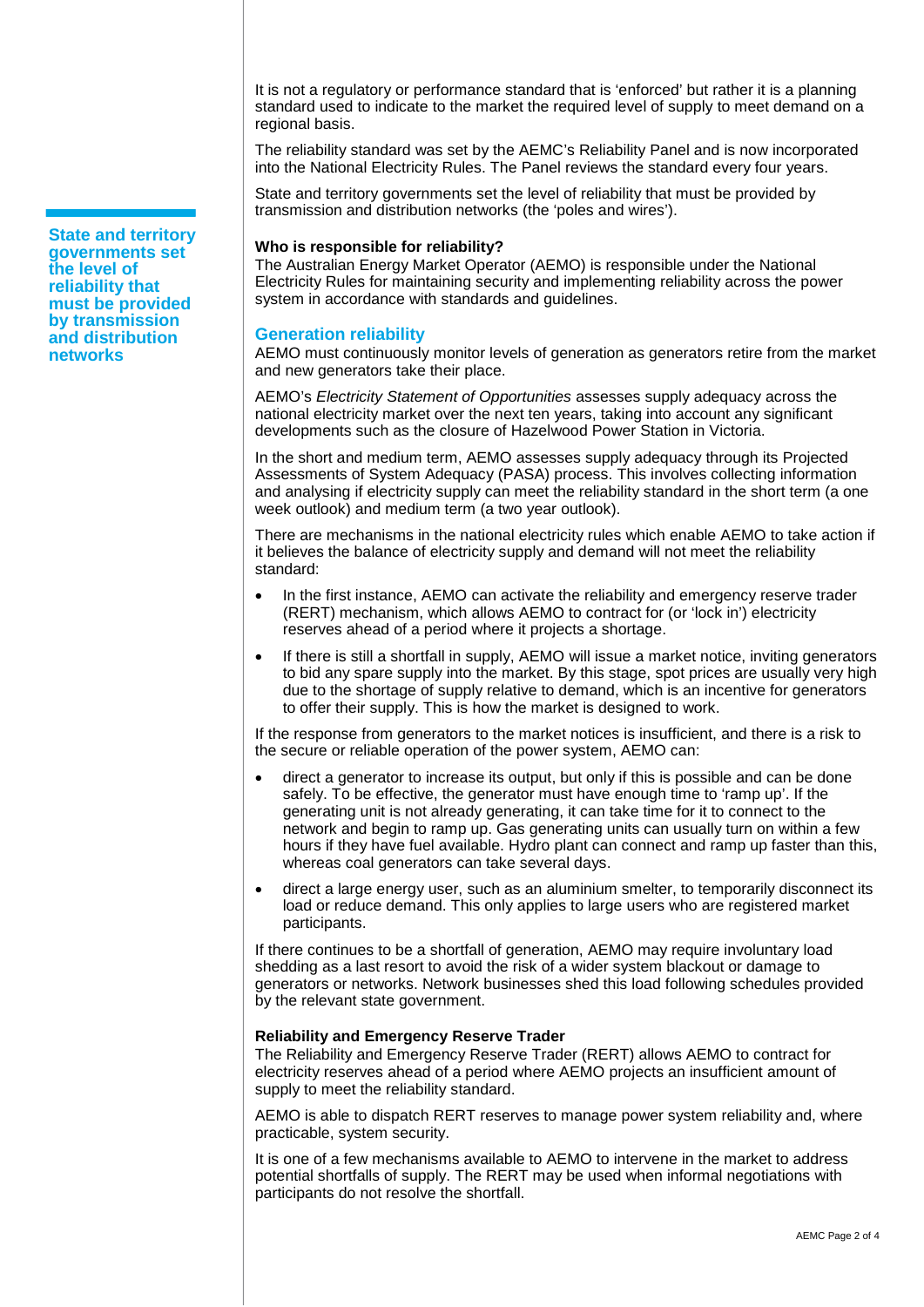The national electricity rules require AEMO to develop procedures that detail how AEMO intends to exercise the RERT.

When exercising the RERT, AEMO must aim to have the least distortionary effect on the operation of the market and the least cost to end use consumers of electricity.

AEMO must also follow the RERT guidelines when contracting for reserves which cover:

- the information AEMO must take into account when deciding whether to exercise the RERT
- actions that AEMO may take to be satisfied that the shortfall is unlikely to be addressed by the market
- the process AEMO should follow when contracting for reserves under the RERT.

In June 2016 the AEMC made a rule to extend the RERT indefinitely to preserve this safety-net feature of the market.

#### **What are the reliability settings?**

Reliability settings are the price mechanisms under the national electricity rules: the market price cap; the market floor price; the cumulative price threshold; and the administered price cap.

The market price cap and the market floor price define the price envelope within which the wholesale electricity pool is dispatched and settled. In certain unusual circumstances, such as very high levels of demand or a power system outage, the market price cap (currently \$14,000 per megawatt hour) may be reached.

These high prices are central to the efficient functioning of the national electricity market. They provide price signals that incentivise investment in generation capacity and demandside response to deliver the reliability standard.

However, extended exposure to sustained high prices can place substantial stress on market participants, with potential implications for the stability of the entire market. For this reason, the sum of spot prices cannot exceed the level of the cumulative price threshold (currently \$210,100) within a rolling seven day period. If this occurs, AEMO takes action to apply an 'administered price period' which effectively caps the price at \$300 per megawatt hour.

The reliability standard and the reliability settings are inter-related:

- When the reliability standard is reviewed, the Reliability Panel considers the appropriate trade-off between the value consumers place on supply reliability and the overall power system costs associated with achieving a certain reliability level. Tightening the reliability standard would reduce the costs associated with supply losses but it would also raise the prices consumers must pay.
- This is because an increase in the level of the reliability standard would likely require a corresponding increase in the level of market price cap, or some other form of generation remuneration, to signal the appropriate level of investment to deliver the higher standard.
- Depending on the effectiveness of that pricing signal, there could potentially be reliability shortfalls. The shortfalls may be managed by AEMO through the two intervention mechanisms described above: the reliability and emergency reserve trader (RERT); and reliability directions (directions to generators to produce). These two intervention mechanisms aim to provide a 'safety net' if there is insufficient generation capacity to meet demand.

#### **Review of the reliability standard and reliability settings**

Under the National Electricity Rules, the Reliability Panel is required to carry out reviews of the reliability standard and reliability settings every four years.

This regular review allows the Panel to take into account any changes in market arrangements and consider whether the reliability standard and reliability settings remain suitable, or whether changes should be made to ensure these mechanisms continue to meet the requirements of the market, market participants and consumers.

The review is currently underway and includes extensive consultation with stakeholders. In accordance with the rules, the review must be completed by 30 April 2018.

**Under the National Electricity Rules, the Reliability Panel is required to carry out reviews of the reliability standard and reliability settings once every four years.**